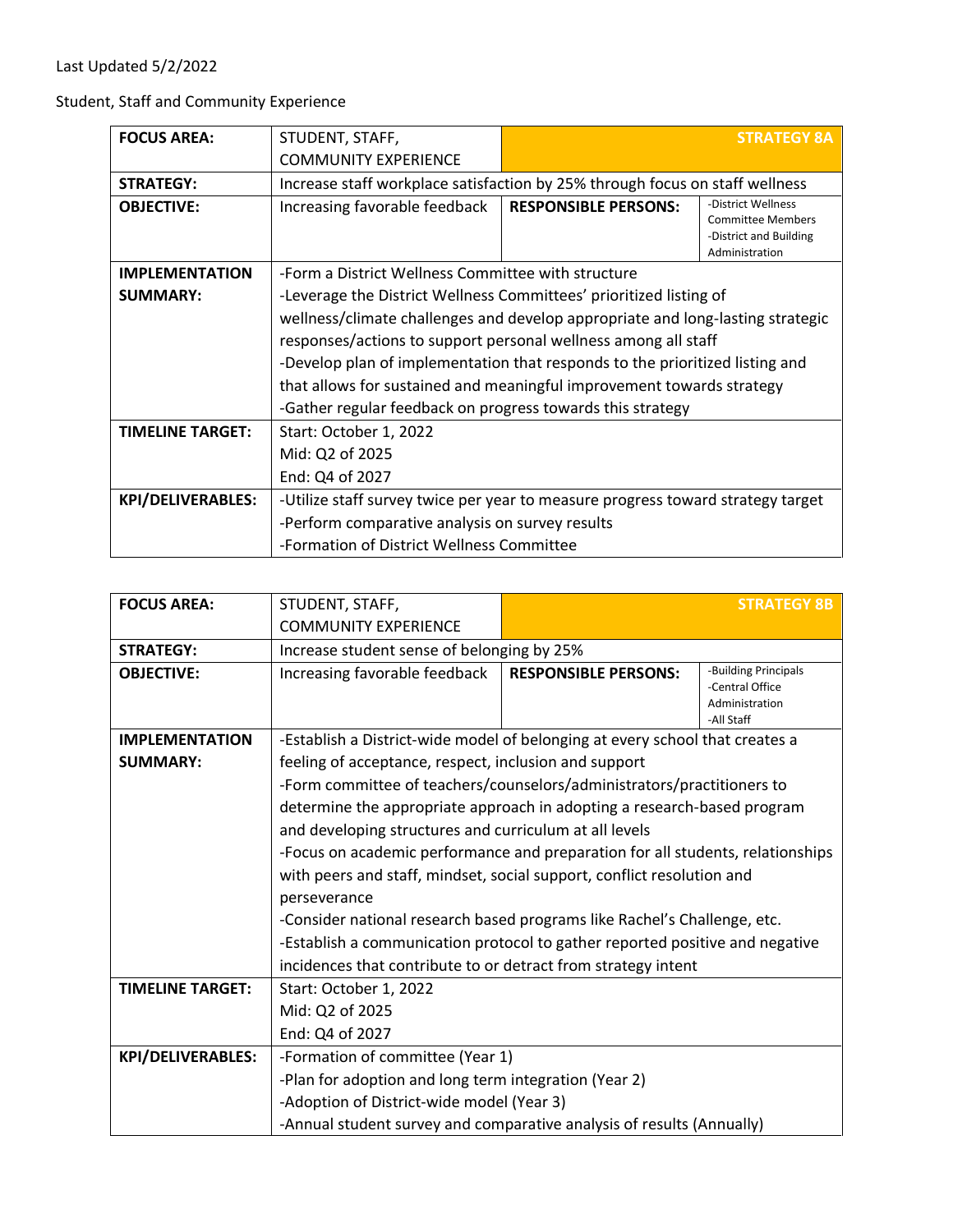| <b>FOCUS AREA:</b>       | STUDENT, STAFF,                                                                                                                |                                                                                    | <b>STRATEGY 8C</b>                                                       |  |  |
|--------------------------|--------------------------------------------------------------------------------------------------------------------------------|------------------------------------------------------------------------------------|--------------------------------------------------------------------------|--|--|
|                          | <b>COMMUNITY EXPERIENCE</b>                                                                                                    |                                                                                    |                                                                          |  |  |
| <b>STRATEGY:</b>         | Establish District-wide set of expectations for an exceptional Methacton School                                                |                                                                                    |                                                                          |  |  |
|                          | District experience                                                                                                            |                                                                                    |                                                                          |  |  |
| <b>OBJECTIVE:</b>        | Increasing favorable feedback                                                                                                  | <b>RESPONSIBLE PERSONS:</b>                                                        | -Committee<br>-District and Building<br>Administration<br>-All Employees |  |  |
| <b>IMPLEMENTATION</b>    | -Form Representative Committee to address actions within strategy                                                              |                                                                                    |                                                                          |  |  |
| <b>SUMMARY:</b>          | -Develop a document outlining the expectations for students, parents, and staff                                                |                                                                                    |                                                                          |  |  |
|                          |                                                                                                                                | Approach this through the various lenses for each stakeholder group to             |                                                                          |  |  |
|                          |                                                                                                                                | serve as a means of setting expectations for reflection and interactions           |                                                                          |  |  |
|                          | $\bullet$                                                                                                                      | Must be designed to reflect the 5 Whole Child Tenets, to enrich our                |                                                                          |  |  |
|                          |                                                                                                                                | culture of caring, of professionalism, of customer service and of                  |                                                                          |  |  |
|                          | academic excellence                                                                                                            |                                                                                    |                                                                          |  |  |
|                          | -Create key talking points for all stakeholder groups that are easily recallable<br>and can become ingrained in the daily work |                                                                                    |                                                                          |  |  |
|                          | -Create a media/communications campaign to drive enculturation of these                                                        |                                                                                    |                                                                          |  |  |
|                          |                                                                                                                                | expectations                                                                       |                                                                          |  |  |
|                          |                                                                                                                                | -Establish key elements of use on regular basis to drive all internal and external |                                                                          |  |  |
|                          | communications (ongoing)                                                                                                       |                                                                                    |                                                                          |  |  |
|                          | -Integrate elements into our employee accountability and performance                                                           |                                                                                    |                                                                          |  |  |
|                          | structures                                                                                                                     |                                                                                    |                                                                          |  |  |
| <b>TIMELINE TARGET:</b>  | Start: October 1, 2022                                                                                                         |                                                                                    |                                                                          |  |  |
|                          | Mid: Q2 of 2023                                                                                                                |                                                                                    |                                                                          |  |  |
|                          | End: Q4 of 2025                                                                                                                |                                                                                    |                                                                          |  |  |
| <b>KPI/DELIVERABLES:</b> | -Form committee (Year 1)                                                                                                       |                                                                                    |                                                                          |  |  |
|                          | -Develop a draft experience guide (Year 1)                                                                                     |                                                                                    |                                                                          |  |  |
|                          | -Outline techniques for organizational adoption (Year 1)                                                                       |                                                                                    |                                                                          |  |  |
|                          | -Develop experience guide (Year 2)                                                                                             |                                                                                    |                                                                          |  |  |
|                          | -Develop media/communications plan (Year 3)                                                                                    |                                                                                    |                                                                          |  |  |
|                          | -Execute media/communications plan (Year 3)                                                                                    |                                                                                    |                                                                          |  |  |
|                          | -Develop structure of accountability (Year 4)                                                                                  |                                                                                    |                                                                          |  |  |

| <b>FOCUS AREA:</b>       | STUDENT, STAFF,                                                            |                                                                                  | <b>STRATEGY 8D</b>                 |  |
|--------------------------|----------------------------------------------------------------------------|----------------------------------------------------------------------------------|------------------------------------|--|
|                          | <b>COMMUNITY EXPERIENCE</b>                                                |                                                                                  |                                    |  |
| <b>STRATEGY:</b>         | Improve Central Office communication to staff and families                 |                                                                                  |                                    |  |
| <b>OBJECTIVE:</b>        | Increasing favorable feedback                                              | <b>RESPONSIBLE PERSONS:</b>                                                      | -Superintendent and his<br>Cabinet |  |
| <b>IMPLEMENTATION</b>    | -Implement system(s) of communication that are structured to include staff |                                                                                  |                                    |  |
| <b>SUMMARY:</b>          |                                                                            | (professional and support) in regularly scheduled collaborative discussions as a |                                    |  |
|                          |                                                                            | step in all departmental areas to: strengthen decisions, inform, and include     |                                    |  |
|                          |                                                                            | contributions to an increase in positive climate/favorable feedback              |                                    |  |
|                          |                                                                            | -Use Elementary Collaborative Communication System Structure as an example       |                                    |  |
|                          | -See other communications strategies in this plan to address families      |                                                                                  |                                    |  |
| <b>TIMELINE TARGET:</b>  | Start: October 1, 2022                                                     |                                                                                  |                                    |  |
|                          | Mid: Q4 2023                                                               |                                                                                  |                                    |  |
|                          | End: Q4 2026                                                               |                                                                                  |                                    |  |
| <b>KPI/DELIVERABLES:</b> | -Cabinet reviews areas of focus for staff communications (Year 1)          |                                                                                  |                                    |  |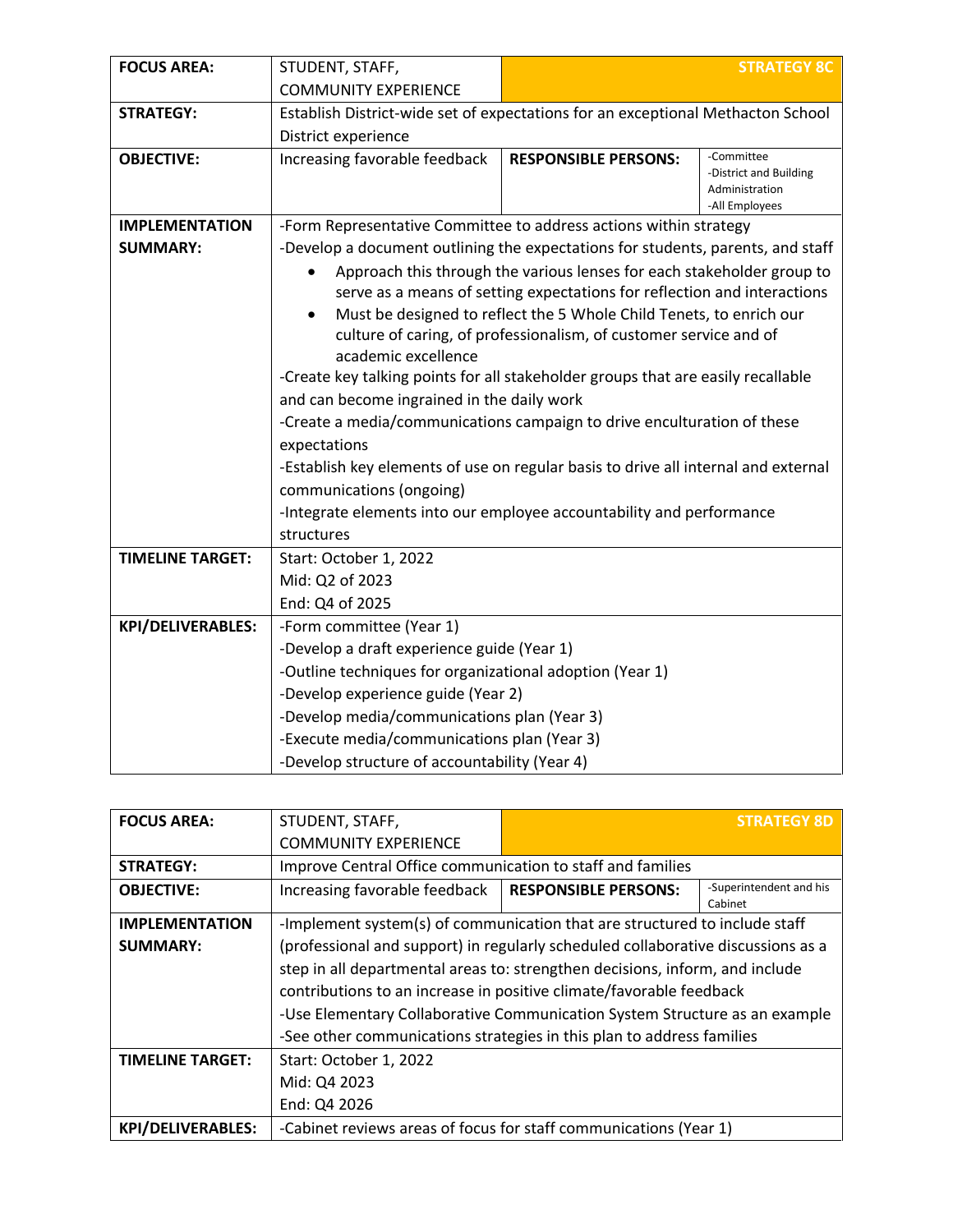| -Produce system document (utilizing Elementary Collaborative as example) that  |
|--------------------------------------------------------------------------------|
| articulates the structure, frequency and drives to holds all members           |
| accountable to long-term institutionalization of communication structure (Year |
| 1 year)                                                                        |
| -Implement no less than 3 systems (Year 1)                                     |
| -Implement all remaining systems (Year 2)                                      |
| -Form committee of stakeholders to monitor progress, value, and long-term      |
| institutionalization of systems (Year 2)                                       |
| -Produce report at mid-point and end to document success (Year 5)              |

| <b>FOCUS AREA:</b>       | STUDENT, STAFF,                                                               |                             | <b>STRATEGY 8E</b>                                                       |
|--------------------------|-------------------------------------------------------------------------------|-----------------------------|--------------------------------------------------------------------------|
|                          | <b>COMMUNITY EXPERIENCE</b>                                                   |                             |                                                                          |
| <b>STRATEGY:</b>         | Increase positive behavioral interactions among students, students with staff |                             |                                                                          |
|                          | and staff to staff                                                            |                             |                                                                          |
| <b>OBJECTIVE:</b>        | Increasing favorable feedback                                                 | <b>RESPONSIBLE PERSONS:</b> | -Building Principals<br>-Curriculum Director<br>-Pupil Services Director |
| <b>IMPLEMENTATION</b>    | -Form committee to study rationale and make recommendations for adoption      |                             |                                                                          |
| <b>SUMMARY:</b>          | of a positive behavioral support system                                       |                             |                                                                          |
|                          | -Make recommendation of adoption of behavioral support system and gather      |                             |                                                                          |
|                          | feedback from staff, students, and parents                                    |                             |                                                                          |
|                          | -Develop plan that leverages program implementation schedule, required        |                             |                                                                          |
|                          | resources, and actions for best practice to propose recommendation to Board   |                             |                                                                          |
|                          | of School Directors for a multi-year effort                                   |                             |                                                                          |
|                          | -Implement a positive behavioral support system District-wide                 |                             |                                                                          |
|                          | -Upon approval, implement plan and evaluate regularly with biannual           |                             |                                                                          |
|                          | summaries to the parents/community                                            |                             |                                                                          |
| <b>TIMELINE TARGET:</b>  | Start: October 1, 2022                                                        |                             |                                                                          |
|                          | Mid: Q2 of 2025                                                               |                             |                                                                          |
|                          | End: Q4 of 2027                                                               |                             |                                                                          |
| <b>KPI/DELIVERABLES:</b> | -Produce document inclusive of research, feedback, recommendation,            |                             |                                                                          |
|                          | implementation plan and evaluation of strategy                                |                             |                                                                          |
|                          | -Presentation to Board of School Directors                                    |                             |                                                                          |

| <b>FOCUS AREA:</b>      | STUDENT, STAFF, COMMUNITY                                                                            |                                       | <b>STRATEGY 8F</b>                                             |
|-------------------------|------------------------------------------------------------------------------------------------------|---------------------------------------|----------------------------------------------------------------|
|                         | <b>EXPERIENCE</b>                                                                                    |                                       |                                                                |
| <b>STRATEGY:</b>        | Increase District students, staff, and community school spirit                                       |                                       |                                                                |
| <b>OBJECTIVE:</b>       | Increasing favorable feedback                                                                        | <b>RESPONSIBLE</b><br><b>PERSONS:</b> | -Communications<br>Coordinator<br>-Assistant<br>Superintendent |
| <b>IMPLEMENTATION</b>   | -Establish a District online spirit wear shop                                                        |                                       |                                                                |
| <b>SUMMARY:</b>         | -Work with local vendor(s) to create a shopping cart model for access to spirit<br>wear              |                                       |                                                                |
|                         | -Create media campaign that establishes annual opportunities to celebrate<br>school spirit at events |                                       |                                                                |
|                         | -Leverage revenue to support Methacton Backpack Program and other                                    |                                       |                                                                |
|                         | student/community needs                                                                              |                                       |                                                                |
| <b>TIMELINE TARGET:</b> | Start: October 1, 2022                                                                               |                                       |                                                                |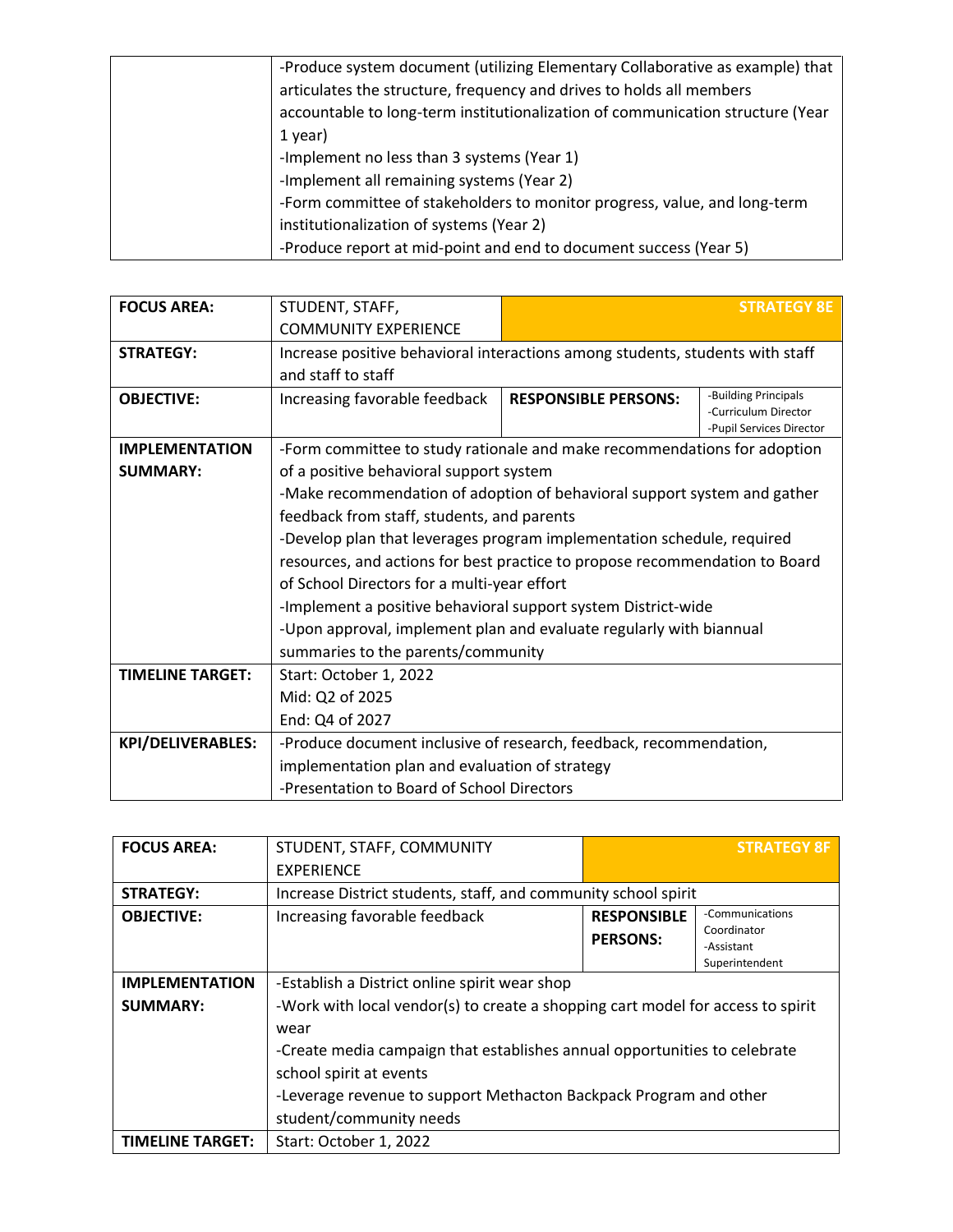|                   | Mid: Q2 of 2023                |
|-------------------|--------------------------------|
|                   | End: Q4 of 2023                |
| KPI/DELIVERABLES: | -Online spirit wear presence   |
|                   | -Development of media campaign |

| <b>FOCUS AREA:</b>       | STUDENT, STAFF, COMMUNITY                                                   |                    | <b>STRATEGY 8G</b>           |
|--------------------------|-----------------------------------------------------------------------------|--------------------|------------------------------|
|                          | <b>EXPERIENCE</b>                                                           |                    |                              |
| <b>STRATEGY:</b>         | Foster connections within the school community to provide a positive school |                    |                              |
|                          | climate and diverse, equitable, and inclusive practices                     |                    |                              |
| <b>OBJECTIVE:</b>        | Increasing favorable feedback                                               | <b>RESPONSIBLE</b> | -K-12 DEI and Climate        |
|                          |                                                                             | <b>PERSONS:</b>    | Counselor<br>-Superintendent |
| <b>IMPLEMENTATION</b>    | -Establish and communicate liaison role for K-12 DEI and Climate Counselor  |                    |                              |
| <b>SUMMARY:</b>          | -Research community resources and establish plan of relationship            |                    |                              |
|                          | development                                                                 |                    |                              |
|                          | -Implement plan and assist Counselor with making connections                |                    |                              |
|                          | -Develop structure of ongoing community engagement and communication        |                    |                              |
| <b>TIMELINE TARGET:</b>  | Start: October 1, 2022                                                      |                    |                              |
|                          | Mid: Q4 of 2023                                                             |                    |                              |
|                          | End: Q4 of 2024                                                             |                    |                              |
| <b>KPI/DELIVERABLES:</b> | -Development of relationship and ongoing engagement plans                   |                    |                              |
|                          | -Increase relationships by 50% from base year                               |                    |                              |

| <b>FOCUS AREA:</b>       | STUDENT, STAFF, COMMUNITY                                                     |                    | <b>STRATEGY 8H</b>               |
|--------------------------|-------------------------------------------------------------------------------|--------------------|----------------------------------|
|                          | <b>EXPERIENCE</b>                                                             |                    |                                  |
| <b>STRATEGY:</b>         | Implement a system to track, monitor, and report matters of feedback and      |                    |                                  |
|                          | discipline associated with matters of DEI                                     |                    |                                  |
| <b>OBJECTIVE:</b>        | Increasing favorable feedback                                                 | <b>RESPONSIBLE</b> | -K-12 DEI and Climate            |
|                          |                                                                               | <b>PERSONS:</b>    | Counselor<br>-Building Assistant |
|                          |                                                                               |                    | <b>Principals and Principals</b> |
| <b>IMPLEMENTATION</b>    | -Establish a committee of administrators led by the K-12 DEI and Climate      |                    |                                  |
| <b>SUMMARY:</b>          | Counselor to develop system, metrics, processes and timelines                 |                    |                                  |
|                          | -Gain external feedback from members of public on the collective approach to  |                    |                                  |
|                          | this strategy prior to implementation                                         |                    |                                  |
|                          | -Communicate to parents, the Board, and community the cycle of reporting      |                    |                                  |
| <b>TIMELINE TARGET:</b>  | Start: October 1, 2022                                                        |                    |                                  |
|                          | Mid: Q4 of 2023                                                               |                    |                                  |
|                          | End: Q4 of 2024                                                               |                    |                                  |
| <b>KPI/DELIVERABLES:</b> | -Establish a committee of administrators led by the K-12 DEI and Climate      |                    |                                  |
|                          | Counselor to develop system, metrics, processes and timelines (Year 1)        |                    |                                  |
|                          | -Gain external feedback from members of public on collective approach to this |                    |                                  |
|                          | strategy prior to implementation (Year 1)                                     |                    |                                  |
|                          | -Implement the system (Year 2)                                                |                    |                                  |

| <b>FOCUS AREA:</b> | STUDENT, STAFF, COMMUNITY | <b>STRATEGY 8</b> |
|--------------------|---------------------------|-------------------|
|                    | <b>EXPERIENCE</b>         |                   |